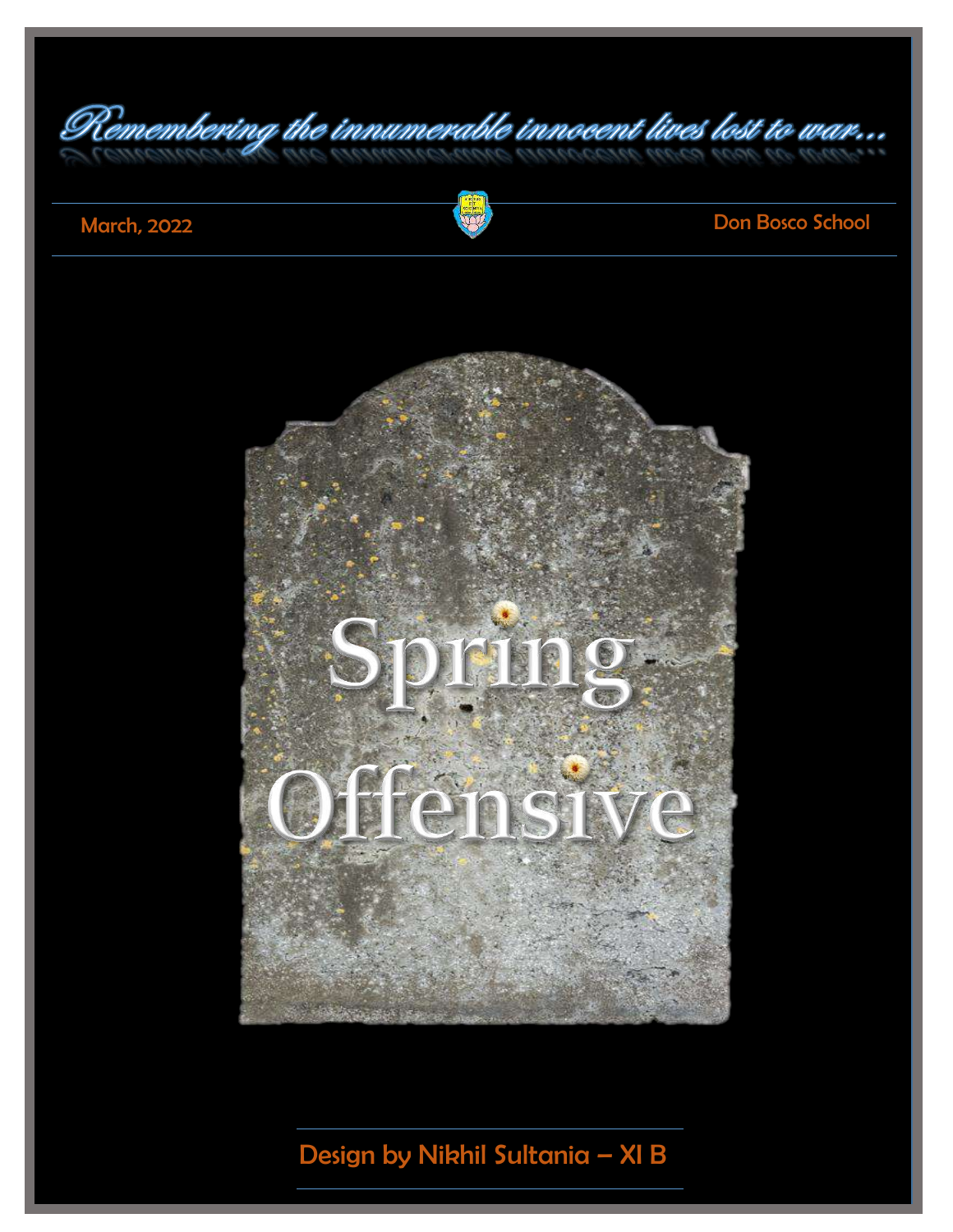



### War - An Exercise in Futility

### – **Aneek Chatterjee – XI - C**

*Oh war, I despise 'Cause it means destruction of innocent lives War means tears to thousands of mothers' eyes When their sons go off to fight and lose their lives "War" - Norman Whitfield and Edwin Starr*

The year was 1970. The Vietnam War raged on and threatened to rip apart the United States of America. Opinions were divided but the facts spoke true: the conveyor belt of soldiers being sent to far-away Vietnam returned red with their blood and heavy with their corpses. Norman Whitfield and Edwin Starr captured the futility of war perfectly with the runaway hit "War", with its emphatic chorus of *"What is it good for? Absolutely nothing!"* and channelled the fury of the civilians perfectly.

Wars are waged by soldiers and suffered by civilians, both innocents, bound in unknowing slavery to the politicians. Armchair generals have come and gone to be outshone by elected officials and Heads of State whose *Machtpolitik* has made pawns and puppets of their own citizens – the same people they vowed to protect. Such has always been the case throughout history and it dates back to the Medieval Era. The custom stems from the ancient times of the conquests of the Indian subcontinent, the Middle-East, Constantinople, Scandinavia, the New World, and the Anglo-Saxon Wars. In the Modern Era, the same was seen during the horrors of the World Wars; in the Post-Modern Era -- the wars in Vietnam, Iraq, Afghanistan, Myanmar, Crimea -- and most recently, Ukraine.

> *With fire and sword, the country round Was wasted far and wide,*

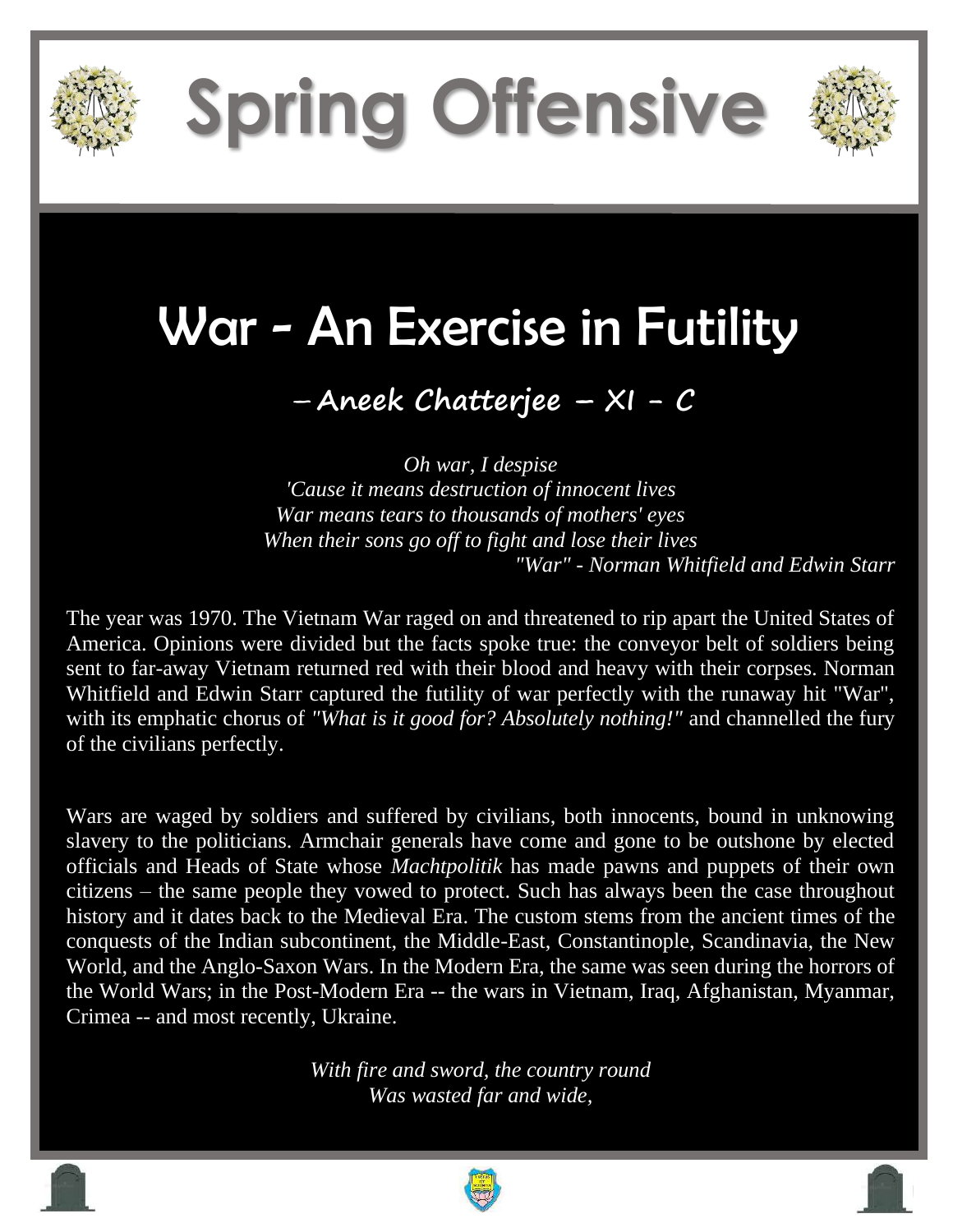



*And many a childing mother then, And new-born baby died;*

*.*

*They say it was a shocking sight After the field was won; For many thousand bodies here Lay rotting in the sun;*

*"After Blenheim" - Robert Southey*

The futility of war has been long established; the greatest artists of generations come and gone, put ink to paper, mind to matter and soul to voice, to lay bare the true horrors of war, a band-aid of ignorance and disbelief ripped off. Robert Southey's *"After Blenheim"*, Bob Dylan's *"John Brown"* and Wilfred Owen's *"Dulce et Decorum Est"* are all hauntingly beautiful poems, and all share certain themes in common: the futility of war, the horrors that occur unbeknownst to the ignorant civilian public and the nature of war as a zero-sum-game. In *"The Boy in Striped Pyjamas"* by John Boyne, set in Nazi Germany, the Jews are simply referred to as *"The Other(s)*", much to the confusion of the protagonist, a ten-year-old child whose inherent humanity prevails against societal reconditioning and propaganda to enable him to form a close bond with a Jew child, the titular "Boy in Striped Pyjamas".

> *Is God willing to prevent evil, but not able? Then he is not omnipotent. Is he able, but not willing? Then he is malevolent. Is he both able and willing? Then whence cometh evil? Is he neither able nor willing? Then why call him God? "The Trilemma of Evil" - Epicurus*

The morality of war has always been a highly divisive issue, but interestingly not too often spotlighted. Surely a war then is the definition of immorality, amorality, unfeelingness, ignorance, small-mindedness, and yes, evil. If a Head of State deems another Head of State to have committed some political misdeed or, more often, if the latter has declined to display subservience to the former, a war is declared. Is this a conflict between the citizens of both countries? No! But it affects them more than anyone else. Governments are happy to spend lavish sums of money, *taxpayer's money*, on the development, production or purchase of cutting-edge weapons and military technology, but, in spite of all their false promises during



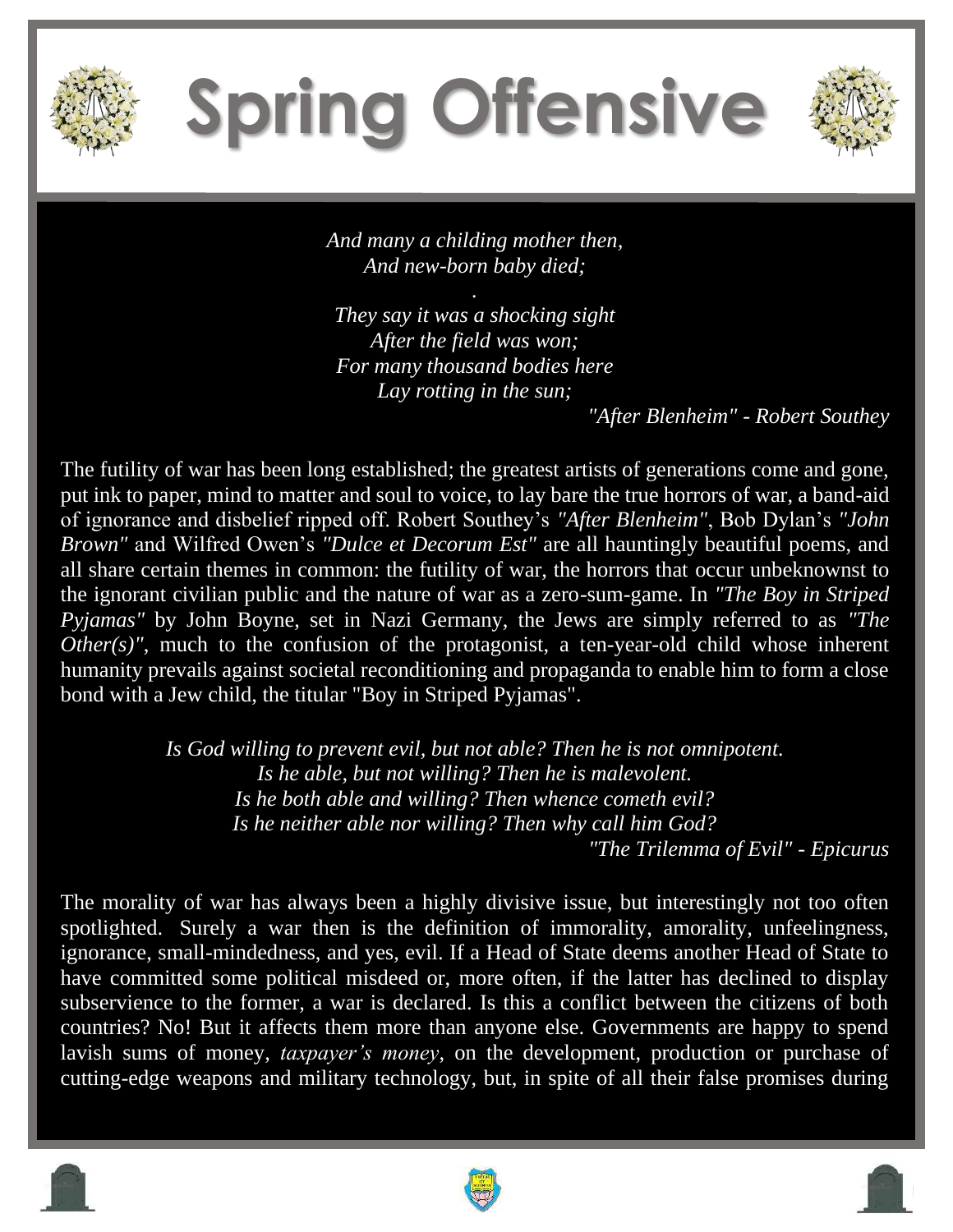



elections, are far less willing to reallocate that capital and put it to better use. Better infrastructure, easier access to clean drinking water, better sanitation and lesser unemployment are all far more desirable to the public than a war that will inevitably lead to loss of life and livelihood. To wage a war and fund it can bankrupt a country, and lead to economic catastrophe.

Vladimir Putin, the President of the Russian Federation, was responsible for the invasion of the Crimean Peninsula in 2014, and Ukraine in 2022. On the latter occasion, he told the Russian people his goal was to "demilitarise and de-Nazify Ukraine", to protect people subjected to what he called eight years of bullying and genocide by Ukraine's government. This was not even a war or an invasion, he claimed, merely the fiction of a "special military operation" that Russian state-controlled media are required to adopt. The claim of Nazis and genocide in Ukraine was also a fiction. And there was no swift victory. A stubborn Ukrainian resistance in Kyiv has prolonged the war; for each further day that it continues, each further day that Volodymyr Zelensky, the Ukrainian President, and the Ukrainian armed forces continue to resist, the cost of the war borne by Russia rises and Putin leads his homeland closer to financial crisis. Springtime normally signals a positive transformation – the ice thaws, the sun rises and the world is remade anew. Instead, in this 22<sup>nd</sup> year of the newest millennium, blood flows and buildings collapse, guns are fired and bullets spill blood and split bone. In underground bombshelters, doctors are forced to choose between saving pregnant mothers and new-born infants, human rights are crushed underneath the boots of the soldiers; dignity and normalcy are become myths, buried and forgotten under the scores of corpses. This springtime offensive by Putin, one which has shattered the illusion of progress and prosperity that has taken decades to establish in Europe, brings to mind a quote from the famous poem of the same title-

> *The few who rushed in the body to enter hell, And there out-fiending all its fiends and flames With superhuman inhumanities, Long-famous glories, immemorial shames; "Spring Offensive" - Wilfred Owen*

Politicians thus manipulate and lie to the masses, the false consumerist propaganda of the government sow seeds of misinformation amongst the masses - lies about the "enemy", seeking to dehumanise and vilify them. Worse still is the feeling of disillusionment and distrust that courses through the pawns involved - bitter is the taste of betrayal, a poison in the wine.

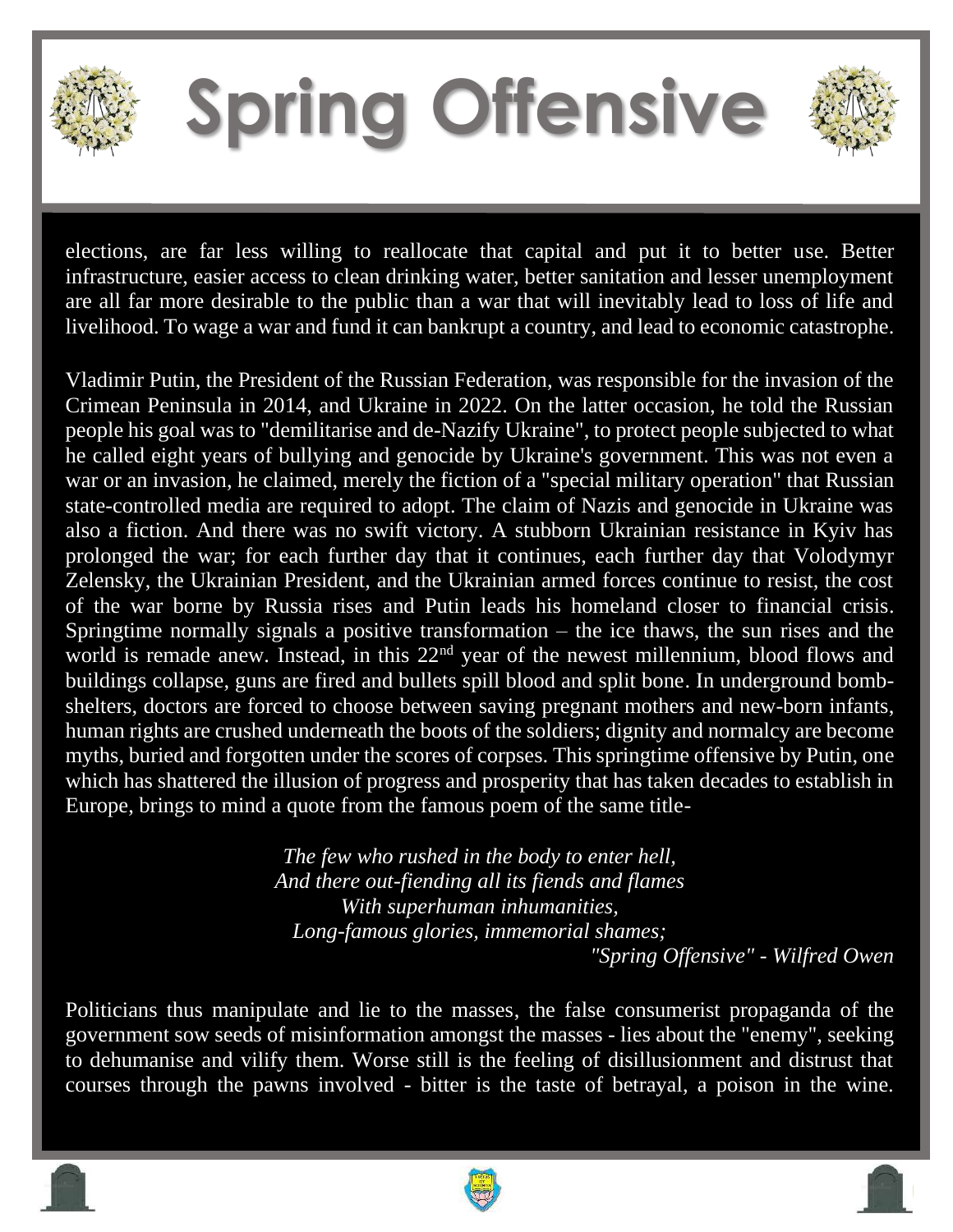



Mankind's appetite for conflict and bloodshed is unparalleled amongst other species on the Earth, their inherent tendency is to settle any dispute or dilemma with a show of violence rather than empathy. Perhaps it was always destined to be such  $-$  the psychological conditioning amongst all humans as a result of peephole education is to think of our society as different countries and states and cultures and not as a single race or a brotherhood of mankind. No wonder then that soldiers are often disillusioned and, sadly, often suffer from post-traumaticstress-disorder (PTSD) upon completion of service. The American war in Afghanistan has been a continuing theme of  $21<sup>*</sup>$  century - it finally came to its long-overdue end when American troops controversially withdrew in entirety. Joseph Biden, President of the United States of America, was brutally factful in his reasoning for the same, and completely truthful…

*What I've seen over the years as senator, vice president, and president traveling these countries... A lot of our veterans and their families have gone through hell — <i>deployment after deployment, months and years away from their families; missed birthdays, anniversaries; empty chairs at holidays; financial struggles; divorces; loss of limbs; traumatic brain injury; posttraumatic stress. We see it in the struggles many have when they come home. We see it in the strain on their families and caregivers. We see it in the strain of their families when they're not there. We see it in the grief borne by their survivors. The cost of war they will carry with them their whole lives. Most tragically, we see it in the shocking and stunning statistic that should give pause to anyone who thinks war can ever be low-grade, low-risk, or low-cost: 18 veterans, on average, who die by suicide every single day right here in America. After 20 years of war in Afghanistan… after more than \$2 trillion spent in Afghanistan, at a cost of over \$300 million a day for 20 years… and most of all, after 800,000 Americans serving in Afghanistan, 20,744 American servicemen and women injured, and the loss of 2,461 American personnel, I refuse to open another decade of warfare in Afghanistan… I refuse to send another generation of America's sons and daughters to fight a war that should have ended long ago.*

*"The End of the War in Afghanistan" - US President Joseph Biden*

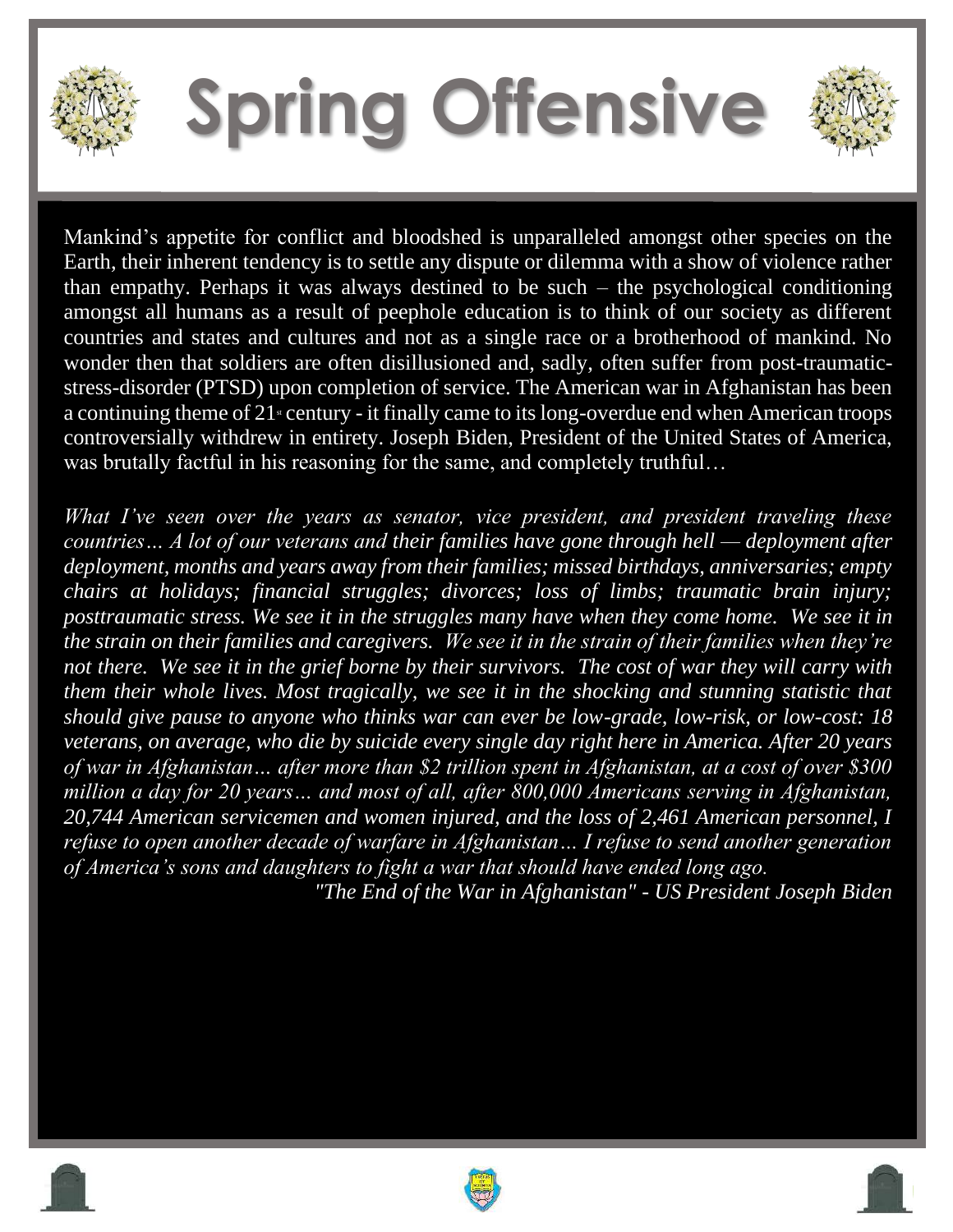





 **–Debasmit Das–8C–**

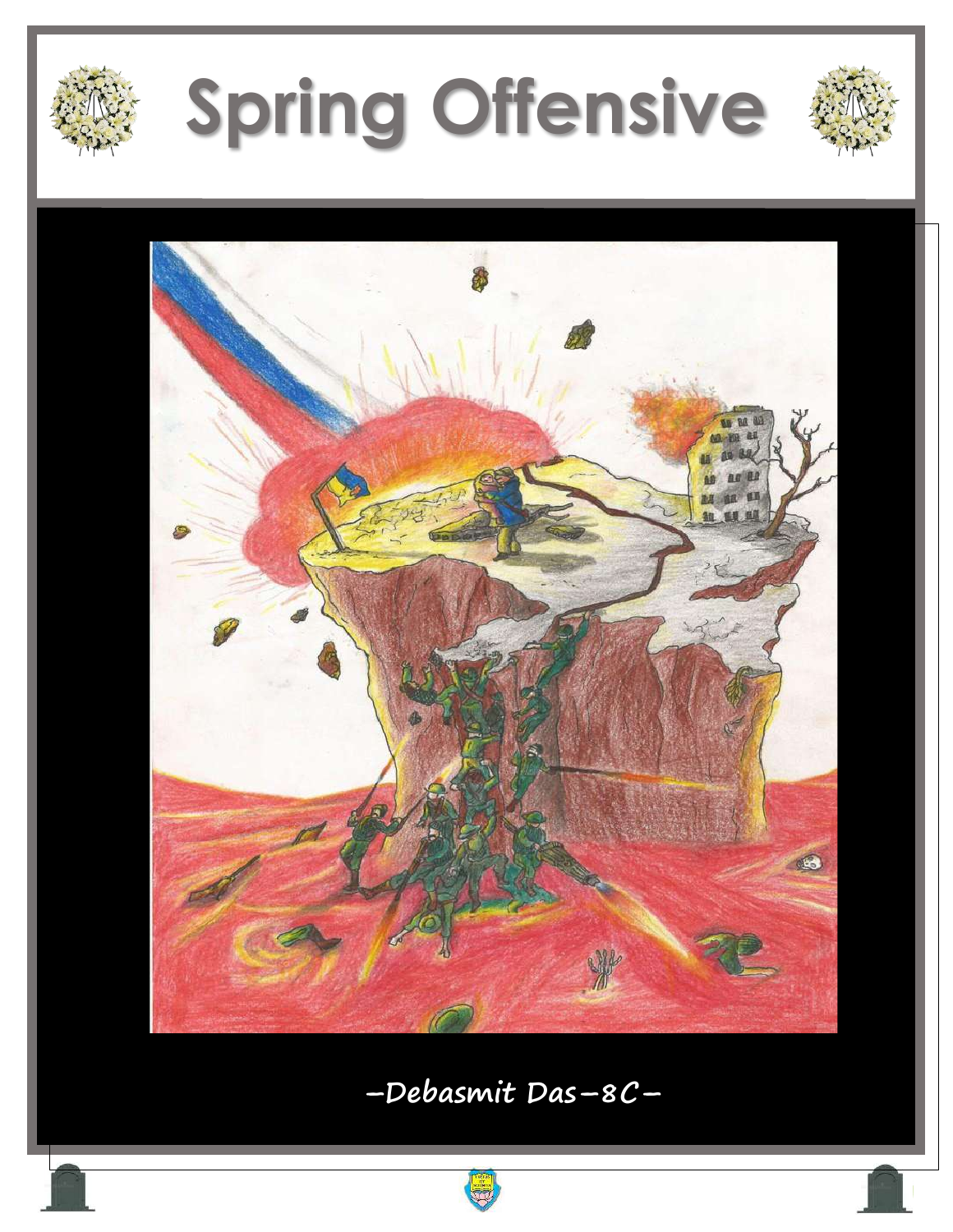



### Hero or Villain

#### – **Kushankur Bhowmick – XII – B**

*"Sic ego nec sine te nec tecum vivere possum*." (So I can't live either without you or with you.) –Martial, Epigrams XII, 46

So did the valiant son take leave of his mother's pained bosom? So did the lover bid adieu to his weeping mistress?

The mutual agony and grief their hearts chose to suppress.

He was ready to fight, to conquer, even to take a bullet in the head

For the end of war has been seen only by the dead.

His enemy was just like him - son of an eagerly waiting mother, Partner of a young mistress!

By killing them, whether he was a hero or a villain, he found hard to confess. Yet he left his home, filled with an enigmatic doubt

To fight another war, both within and without.

Only the victors will draft the pages of history,

Whether he will be saluted or hanged - remains a mystery.



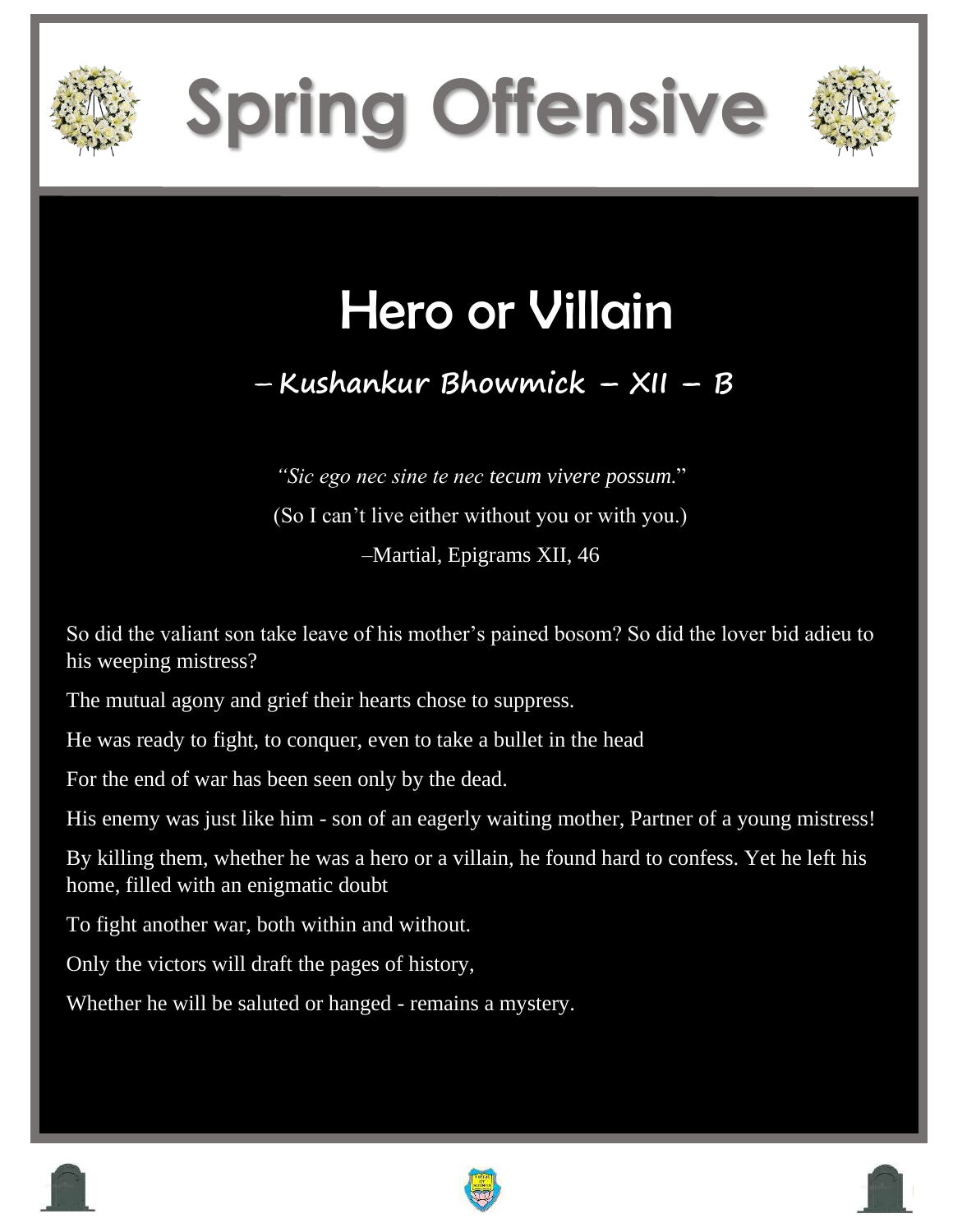





**-Priyam Rudra–8D-**



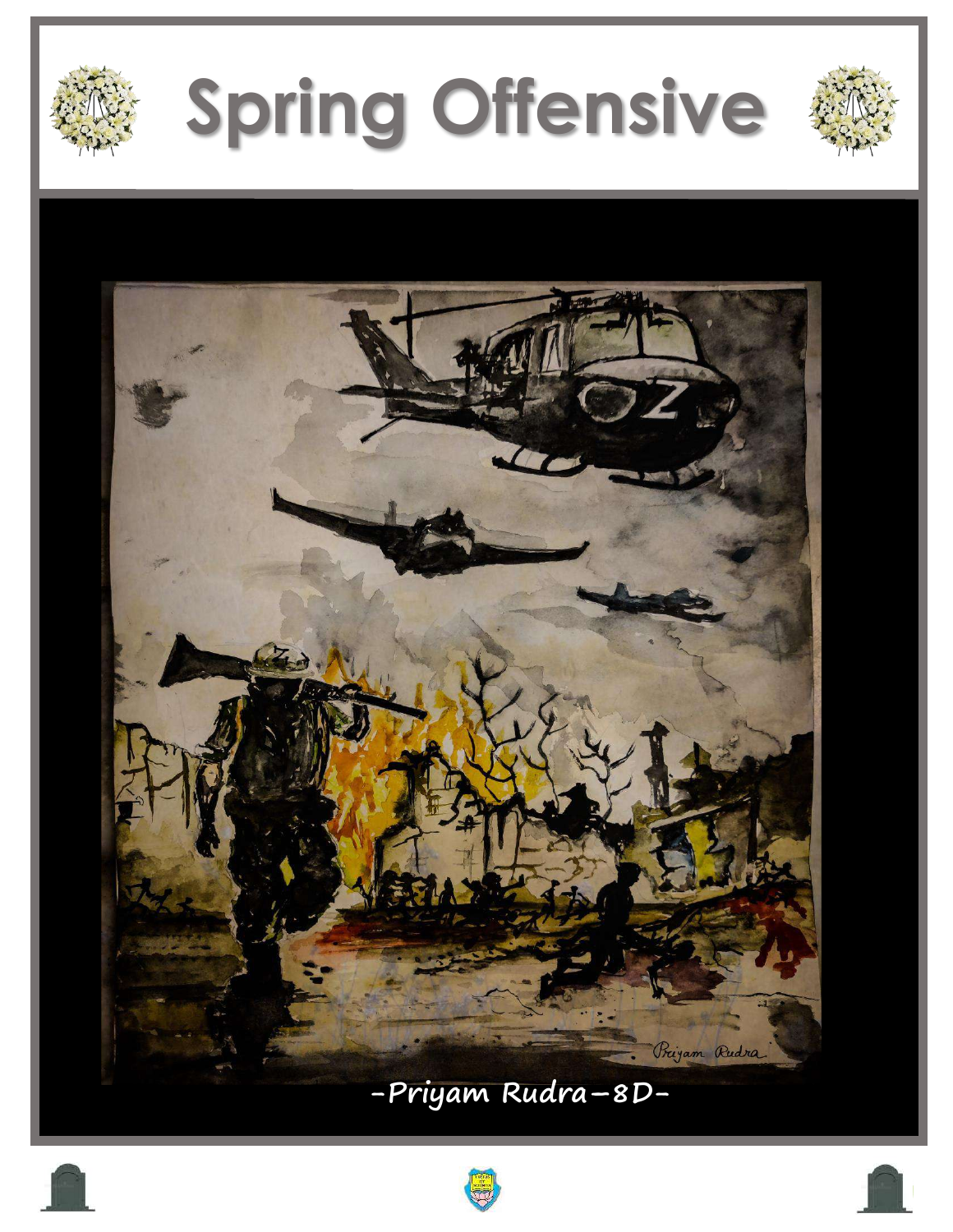



### Spring Offensive – **AYANANGSHU GHOSH– VI - D**

'Spring' season gets its name from the verb 'spring'. It is a nod to the flowers and plants springing up, springing open and bursting into blossoms. Therefore, spring is the season of joy, prosperity, happiness and life. But is it always true?

There are evidences in the past that spring was not always happy, it was 'offensive'.

#### **21st March, 1918, First World War …**

In the Kaiser's Battle or *'Kaiserchlacht'* in 1918, the consecutive attacks of the Germans on the Western Front against the British and French (also known as the '*allies'*) were collectively called the 'Spring Offensives of 1918'. It was from 21<sup>st</sup> March, 1918 to 18<sup>th</sup> July, 1918. It was Germany's last attempt to defeat the British and French armies on the Western Front and thereby, win victory before the U.S. army could ship soldiers across the Atlantic and deploy its resources. The Germans' advantage was that they could make gains along sections of the Western Front. The Germans launched four offensives- **Michael (main attack), Georgette, Gneisenau and Blücher-Yorck** to outflank the allies which held front from the Somme River to the English Channel. The Germans destroyed *'the allies'* leading to the offensives.

The British and French army were at ease near the front while some soldiers were defending the Front. The main army were sleeping carelessly. All of a sudden, the defenders were blown out and Germans thrusted forward. The main army got up and started defending bravely. '*The sky was blank'*- which was a metaphor for the soldiers' fate. Some of the soldiers even fell off the cliff while some of them were injured with bullets. Some of the soldiers fought bravely and defended, but they had to retreat. Some of them reached the 'peaceful air' of their own country. The *allies* suffered casualties in return and found little hard to defend.



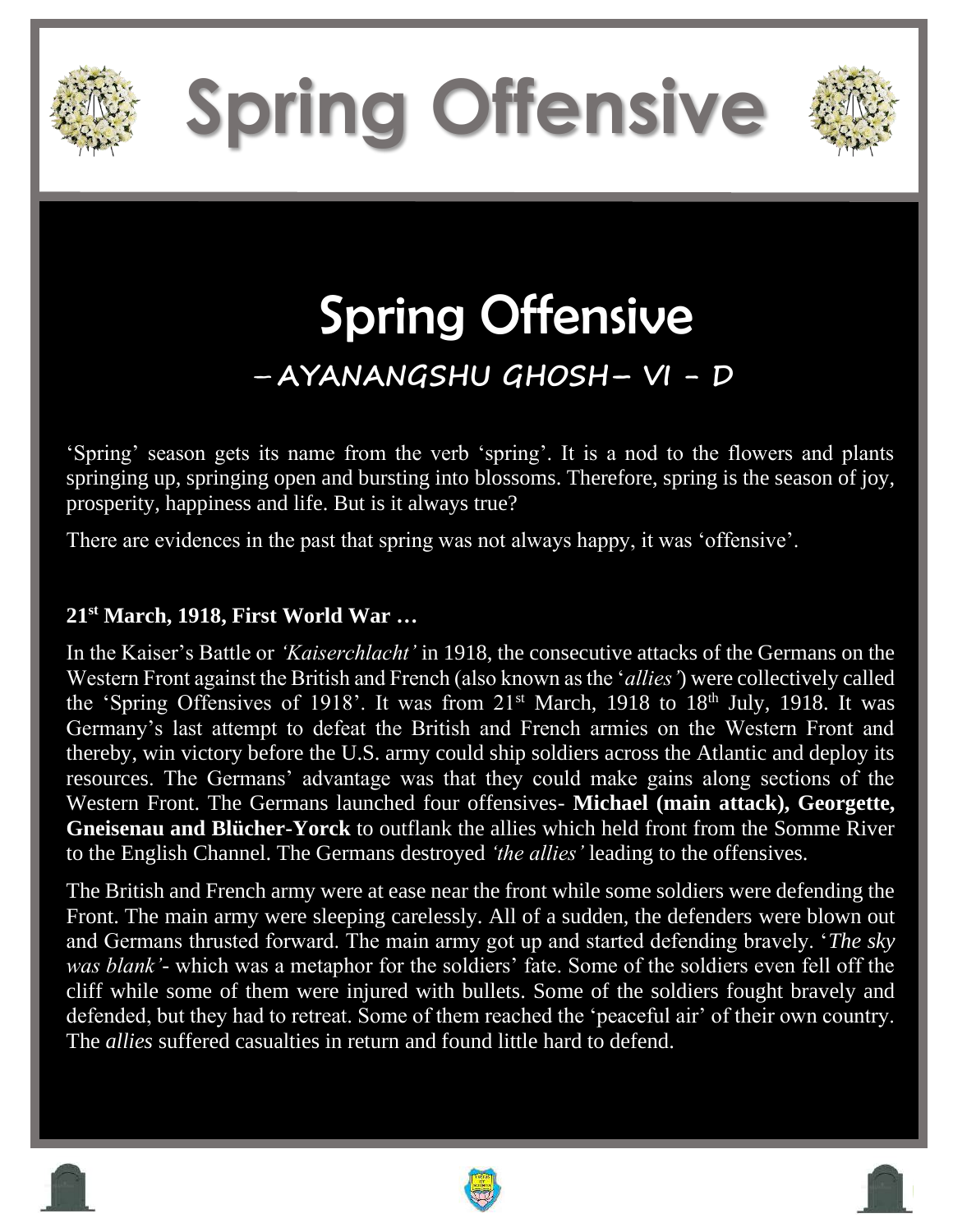



Wars are fought by the heads of the countries for various reasons but the consequences of the horror of war and death are faced by the common people, their families, the soldiers which make them suffer as if their lives have no value. Considerable loss and setbacks are inflicted upon the country too.

So much so, that in the famous poem '**Spring Offensive**' by Wilfred Owen, the poet depicts the miseries of war.

#### *"But many there stood still To face the stark, blank sky beyond the ridge, Knowing their feet had come to the end of the world."*

It is an anti-war poem, which portrays how a group of soldiers embraced the cold breast of death, having no way out. 'Spring Offensive' by Wilfred Owen presents a group of soldiers alertly waiting near a ridge. Some of them were so exhausted that they couldn't even stand on their feet. The season was Spring and in contrast the soldiers' fear about their approaching death anytime.

#### *"Hour after hour they ponder the warm field— And the far valley behind, where the buttercups Had blessed with gold their slow boots coming up,"*

The fields blooming with buttercups were destroyed by the strong boots of the soldiers. The valley behind the soldiers and the flowers around them, remind them of the beauty of life and the futility of war.

> *"So, soon they topped the hill, and raced together Over an open stretch of herb and heather Exposed. And instantly the whole sky burned With fury against them; and soft sudden cups Opened in thousands for their blood;"*

When the battle started, the soldiers raced to kill the enemy and this led to bloodshed.

In the end, most of the soldiers were killed by bullets or they fell off the cliff while some of